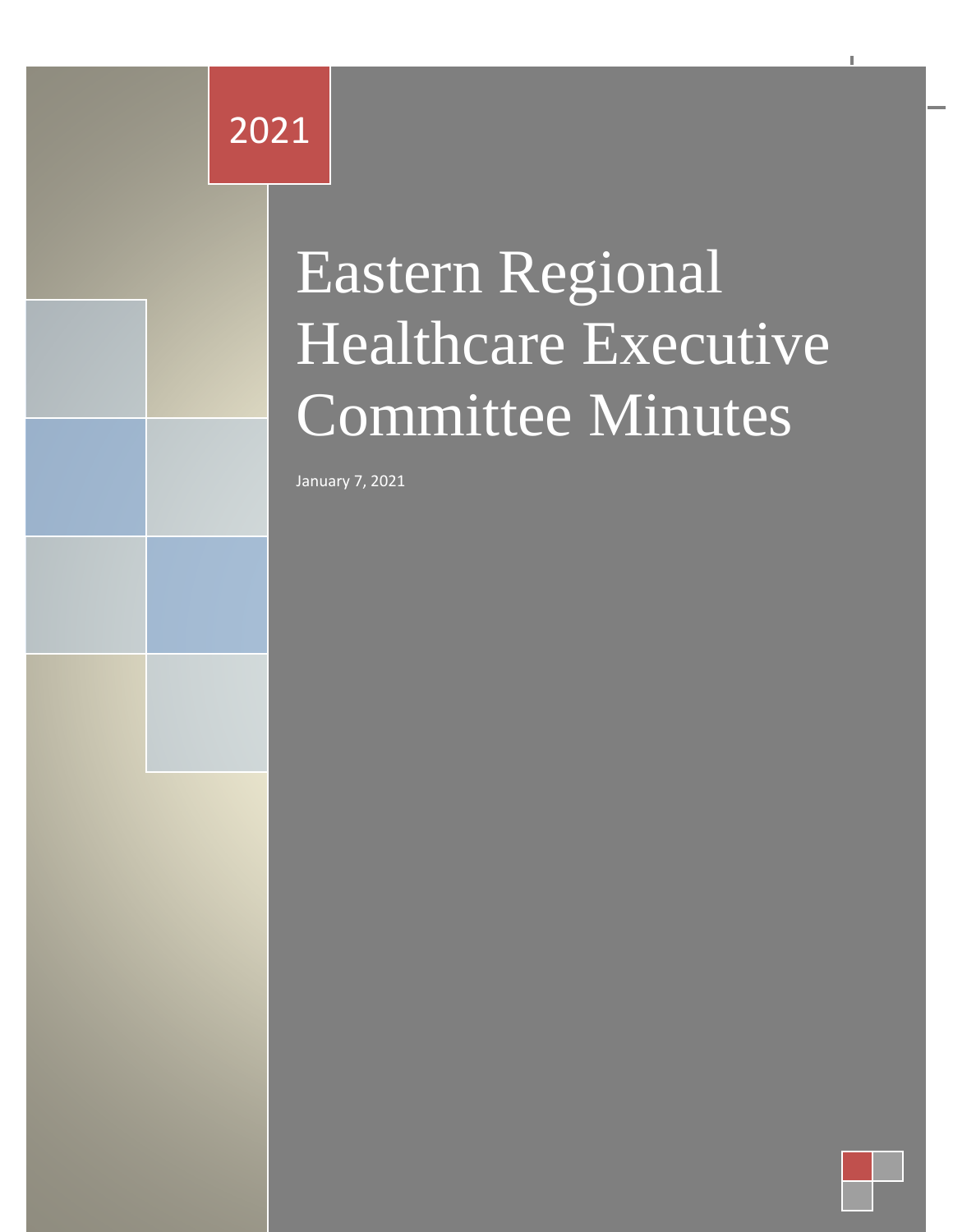## **Eastern Regional Healthcare Coalition Executive Committee Meeting January 7, 2021 via Zoom Meeting 1300 – 1500**

# Call to Order

Chairman Robbie Kavon called the meeting to order at 1 pm.

#### **Roll Call**

### **Members Present:**

- **Robbie Kavon, Sheridan Memorial Hospital**
- **Peter Leyva, Prairie Community Hospital**
- **Todd Opp, Glendive Medical Center**
- **Clay Lammers, Garfield County EMS/Sheriff**
- **Heidi Visocan, Sheridan County EMS/Sheriff**
- **Julie Brodhead, Richland County PH**
- **Lois Leibrand, Daniels County PH**
- **Cindia Ellis, One Health/Custer County PH**
- **Kyrsten Brinkley, MHA**
- **Casey Driscoll, MHA**
- **Cindee McKee, MHA**
- **Kitty Songer, MHA**
- **Cindee McKee, MHA**
- **Don McGiboney, MT DPHHS**
- **Gary Zimmerman, MT DPHHS**
- **Jacob Brown, MT DPHHS**

**Guests Present:**

• **None**

**Members Not Present:**

- **Bridget Norby, Daniels Memorial Hospital/EMS**
- **Deborah French, Rosebud Healthcare Center**
- **Jessica Price, Sidney Health Center**
- **Sue Davis, Phillips County Hospital**
- **James Black, Holy Rosary HealthCare**
- **Jeff Gates, MT DES**

## Old Business

**Committee Membership and Participation**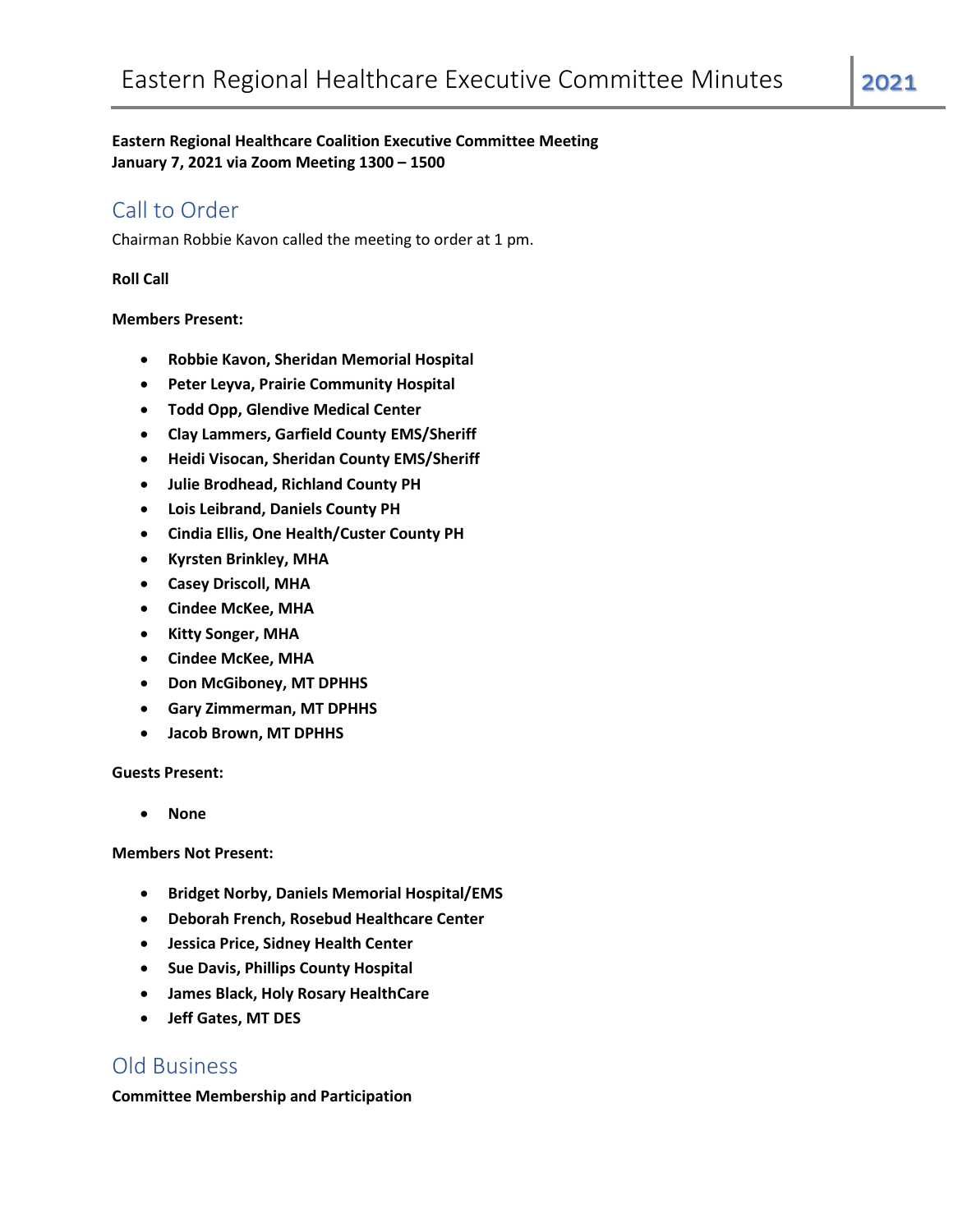Kyrsten reviewed Executive Committee member participation for the Fiscal Year to date utilizing a new attendance tracking sheet.

#### **Review & Approve September 2020 Minutes**

Delayed due to technical difficulties.

#### **Budget Review/Cindee McKee**

Cindee presented and reviewed:

#### HPP HCC Budget

Approximately \$40,000 of unspent funds due to no travel resulting from the COVID19 Pandemic.

ABLS wasn't able to come to fruition. The other Regions have expressed an interest to remove support to hold the ADLS class.

Funds must be allocated prior to June 30, 2021.

Committee recommendation from the September meeting suggested alternate funding expenditures for the Amateur Radio project for redundant communications capability.

An alternate expense option is to purchase EMSC items for Pediatric Ready capability gaps that were identified from the Pediatric Surge Tabletop exercises provided in conjunction with the EMS for Children (EMSC) program this past Autumn. Affected provider types include hospitals, EMS, and most clinics. Items included a Broselow carpet, Pedi Pad Spine Board, Broselow Tapes, and Peds stethoscope. Concerns were raised that not all provider types listed had the same needs or shortages (gaps) and it was expressed that the Broselow Flying Carpet was not necessary.

Options that were discussed include if it is feasible to provide the funds to the agencies/organizations who need supplies so they get what they want.

Funds need to be obligated by May so that we have enough time to rebound if another plan is needed.

Motion made by Peter Leyva to approve purchase of Pedi-pads, Broselow tape, and Pediatric stethoscope for clinics and ems agencies. Motion seconded by Todd Opp; approved unanimously.

A workgroup will be convened consisting of Todd Opp, Julie Brodhead, and Peter Leyva and will meet January 13 at 11 am; then report back on January 15. Workgroup will make recommendations for spending remaining HPP and COVID Funds.

#### COVID-19 Budget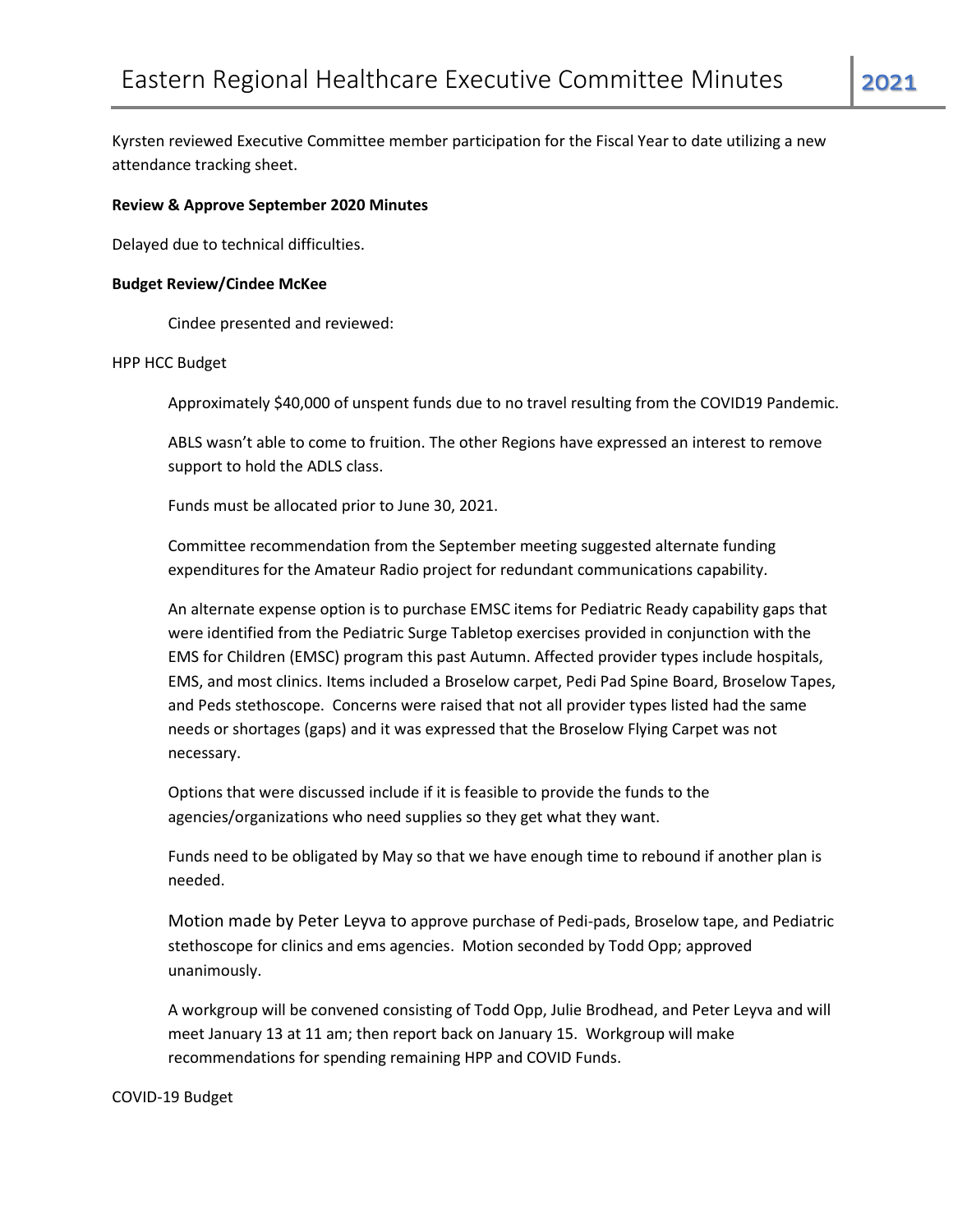Approximately \$91,222 of the original \$117,746.25 of unspent funds.

Funding to Applicants \$17,500 (awarded) and \$9,024 (pending).

Committee recommendation for utilizing unspent funds to purchase eMist Fogger machine (52 units at \$1645 each for EMS and Long-term Care).

#### **PEDs Tabletop Exercises/Kyrsten Brinkley**

5 sessions were held in September and October 2020.

AAR/IP has been completed and overviewed. It is available in the eICS library and on the HCC Website.

## New Business

#### **Weekly Newsletter/Kyrsten Brinkley**

Began November 19, 2020

It streamlined communications and reduces the number of messages healthcare agencies and organizations receive from the Staff.

No additional feedback was provided by Committee Members.

## **Capability Assessment Tool (CAT) and Hazard Vulnerability Assessment (HVA) Update/Kyrsten Brinkley**

Committee member were sent the 2021 CAT template and the 2020 HVA on December 22, 2020 for review.

The 2021 CAT and an updated HVA are due January 27, 2021.

Due to COVID-19 we asked if the Committee would like the HPP/HCC Staff to collaborate and update on your behalf. Committee agreed on this plan.

#### **HHS COVID19 Data Updates/Kyrsten Brinkley**

New data fields are available in EM Resource as of 1/8/21 for tracking therapeutic course inventory and usage.

An average of over 90% hospital accomplishing the data reporting for CMS reporting compliance.

The Regional Coordinators check hospital data daily to ensure nobody slips through and ends up receiving a CMS Non-compliance letter.

Coalition Surge Test for this fiscal year has been waived for by ASPR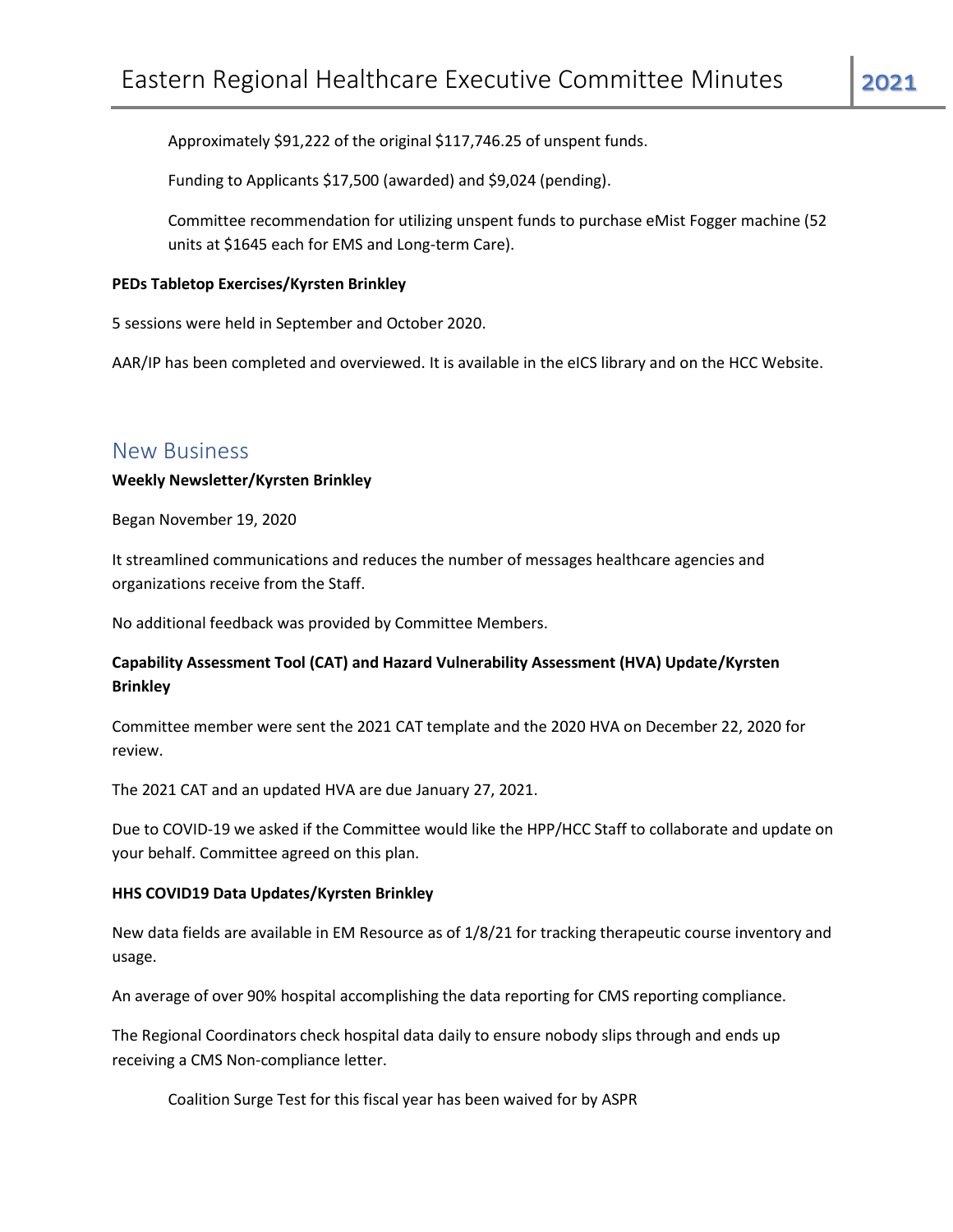## **Eastern HCC Regional Coordinator/Cindee McKee**

Robbie Kavon has accepted this position and begins on 1/18/21. Discussion on Co-Chair Peter Leyva assuming position as Chair. A review of the bylaws will be completed to determine actual time commitment.

Motion by Todd Opp for Clay Lammers to become the Co-Chair. Second by Heidi Visocan. Approved unanimously

## **Upcoming Training/Don McGiboney and Cindee McKee**

The upcoming trainings and education events were presented to the Committee.

## Basic Disaster Life Support (BDLS)

January 12, 14, 19, and 21 from 7:00-9:00 pm February 2, 4, 9, and 11 from 7:00-9:00 pm Contact Jacob Brown at [Jacob.brown@mt.gov](mailto:Jacob.brown@mt.gov)

## Advanced Disaster Life Support (ADLS)

Discussion with overwhelming support to cancel this year

## FP MGT 319 Medical Countermeasure POD Planning and Response Course

Live online instructor-led training FP MGT319 399

The actual class portion of this course is 0800-1600 Wednesday Feb 3 and 0800-1600 February 4. February 2 is considered the "Admin" day and he pre-test link will be sent to the students to complete the pre-test before the start of class on Wednesday.

## Active Shooter Training Webinar

February 9, 2021 at 9:00 am MST The Cybersecurity and Infrastructure Security Agency, Region VIII invites you to join a two-hour security webinar to enhance awareness of and response to and active shooter event.

## K-548 Continuity Program Managers Virtual Course

February 9-12, 2021 08:00-12:00 MST (4 half-days) Location: Virtual Register by Feb 5, 2021 POC is Michael D. Brinkman [Michael.brinkman@fema.dhs.gov](mailto:Michael.brinkman@fema.dhs.gov)

## **Coordinator Update/Kyrsten Brinkley**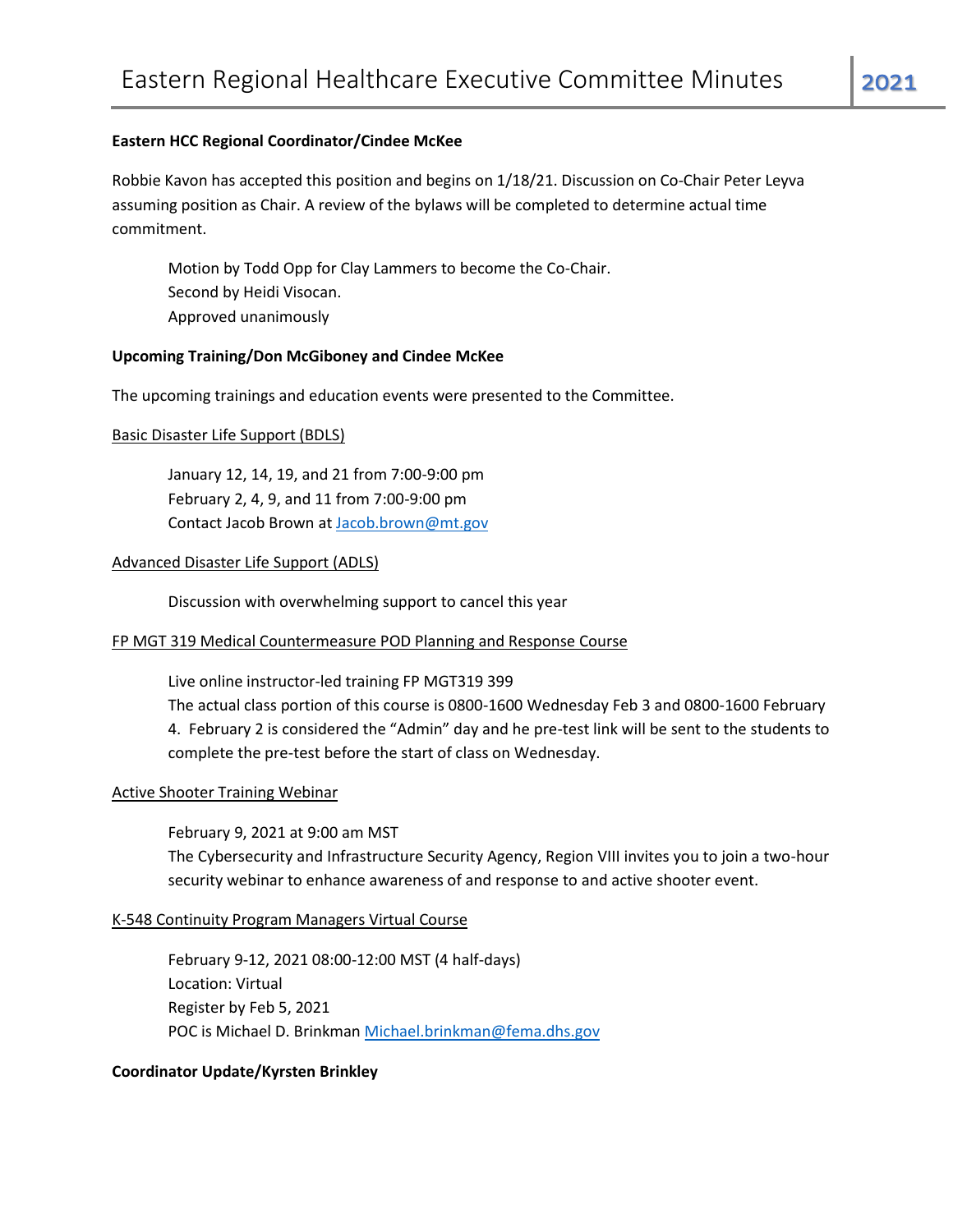## Kyrsten reviewed recent Coordinator and HPP activity

Redundant Communications (RedComms) drills to begin using EM Resource for notification

Pediatric Table-top exercises and AAR/IP

Weekly Newsletter content and format

Reviewed COVID-19 mini-grant applications

Participated in COVID-19 specific conference calls

Workplan progress and updates

CAT Crosswalk

Reformat of the Resource Assessment

# Closing

### **Roundtable**

Lois – Nothing to report.

Heidi – Nothing to report.

Peter – Facility expansion that was underway is being adjusted with lessons learned from the COVID19 pandemic.

Todd – Focusing on vaccinations. Walgreens has been doing the LTCF. Wonders about side-effects. They have an ultra-cold storage freezer arriving next week.

Julie – Vaccinating Sidney Health staff. Public Health office has also received vaccine and figuring out how to roll it out. Wonders about the Walgreens plan.

Clay – Accomplishing EMS refresher course online.

Cindia – Tracking cases and doing testing at the Custer Co Fairgrounds.

Gary – Nothing to report.

Cindee – Thanks for everyone's hard work.

Kitty – Nothing to report.

Kyrsten – Nothing to report.

Jake – Briefed on BDLS.

Don – Continued work moving money from HPP to the Alternate Care Sites. Collaborating on DPHHS COVID19 AAR/IP. Participation in the State COVID19 Vaccine Planning Group.